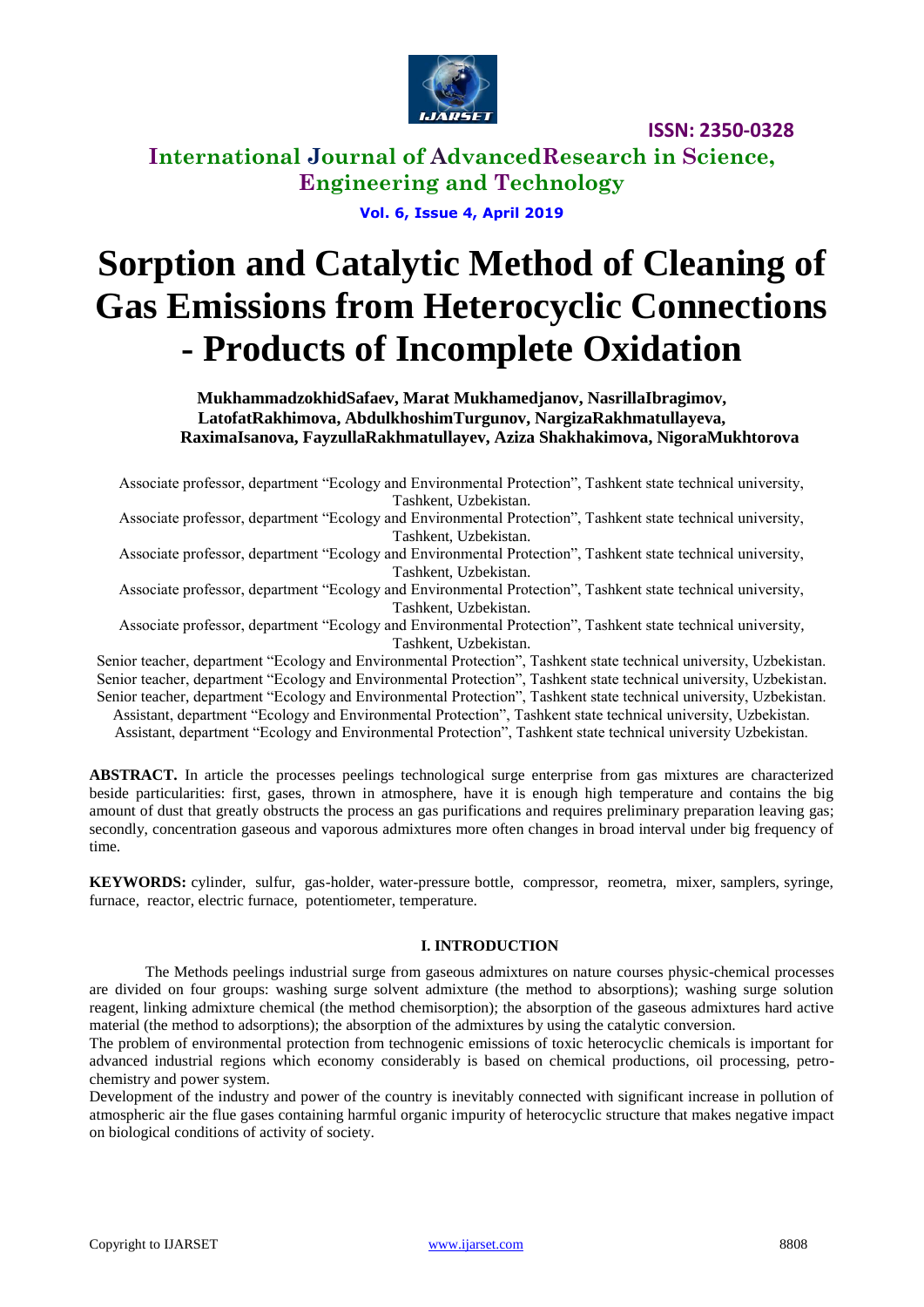

## **International Journal of AdvancedResearch in Science, Engineering and Technology**

#### **Vol. 6, Issue 4, April 2019**

#### **II. SIGNIFICANCE OF THE SYSTEM**

In article the processes peelings technological surge enterprise from gas mixtures are characterized beside particularities: first, gases, thrown in atmosphere. The study of literature survey is presented in section III, methodology is explained in section IV, section V covers the experimental results of the study, and section VI discusses the future study and conclusion.

#### **III. LITERATURE SURVEY**

Potential emission of vapors of harmful heterocyclic organic compounds and sour gas mixes and hydrocarbons – products of incomplete burning of hydrocarbon fuel mix of heat power installations in a year makes astronomical figures[1]. Therefore it is necessary to take all measures for removal of products of incomplete burning – hydrocarbons of heterocyclic structure, poly-nuclear aromatic hydrocarbons, including sour gas components from flue gases before their emission in the atmosphere, or to make sure of what concentration of harmful substances, including acids as a result of issue does not exceed 0,1-1mln<sup>-1</sup> even in that case when atmospheric conditions do not promote its dispersion. For the last decades deterioration of atmospheric air, especially in areas with the developed industry is observed. These enterprises release into the atmosphere a significant amount of products of incomplete burning - hydrocarbons of the heterocyclic building that leads to relative increase in their concentration in atmospheric air[2-3].

#### **IV. METHODOLOGY**

As at us in the country, and abroad so far in a ground layer of the atmosphere increase in height of the chimneys releasing the burning products containing numerous products of incomplete burning into the atmosphere was considered as one of fixed assets of decrease in concentration of harmful gas components. Under favorable weather conditions they provide dispersion of emissions on big squares. However the basic lack of this method is that at the same time the adverse effect of emissions on the environment is not eliminated, and only slows down. It should be noted that at emergence of the descending air flows (atmospheric inversions) the disseminating ability of pipes decreases almost to zero therefore concentration of products of incomplete burning at the Earth's surface sharply increases and there is a danger of sharp poisoning of people and animals.

Recently many various ways of the solution of this problem are offered. However most of them were not beyond laboratory researches and only the few are tested in skilled working conditions.

The main requirements imposed to modern ways of cleaning the industrial furnace gases from acid gases and products of incomplete burning, the having heterocyclic structure carbon / hydrocarbon fuel mix come down to need of an exception of process of preliminary cooling of the thrown-out gas stream and also to that methods were available also inexpensive, are simple for execution of the technological scheme. The way should not demand reorganization of the existing technological lines, not occupy big floor space, not demand a consumption of auxiliary materials, lead to other emissions, not cause additional measures for safety measures and labor protection, etc.

The main components of a research are conservation, rational use of natural resources and creating favorable conditions for accommodation of the population. The main attention is directed to implementation of technology catalytic oxidizing destruction of heterocyclic compounds, the sulfurs taking place in emissions of power stations with the subsequent to chemisorption of oxides in flue gases on firm poly-metallic absorbers of secondary origin.

#### **V. EXPERIMENTAL RESULTS**

Laboratory unit for purification of gas mix of acid gases and products of incomplete burning carbon / hydrocarbon fuel mix consists of the following knots: - knot of preparation of model gas mix;

- knot of carrying out experiments on purification of gas mix with a firm sorbent.

Model gas mix prepares by mixture gaseous acid gases and products of the incomplete burning carbon / hydrocarbon fuel mix arriving from a cylinder (I) through a gas-holder with a butter layer for prevention of dissolution of acid gases and products of incomplete burning carbon / hydrocarbon fuel mix in water. Constant water level in a gasholder is maintained by regulation of a sheet of water in a water tower (3). Gas mixes up with the air given by means of compressor (4). Feed rate of acid gases and products of incomplete burning carbon / hydrocarbon fuel mix and air is regulated by the corresponding reometra (5), (6). The gas mix received in the mixer (7) goes to the reactor (11) warmed by furnace (12). Temperature in the reactor is regulated by a potentiometer (13). Installation is supplied with samplers (8), (14).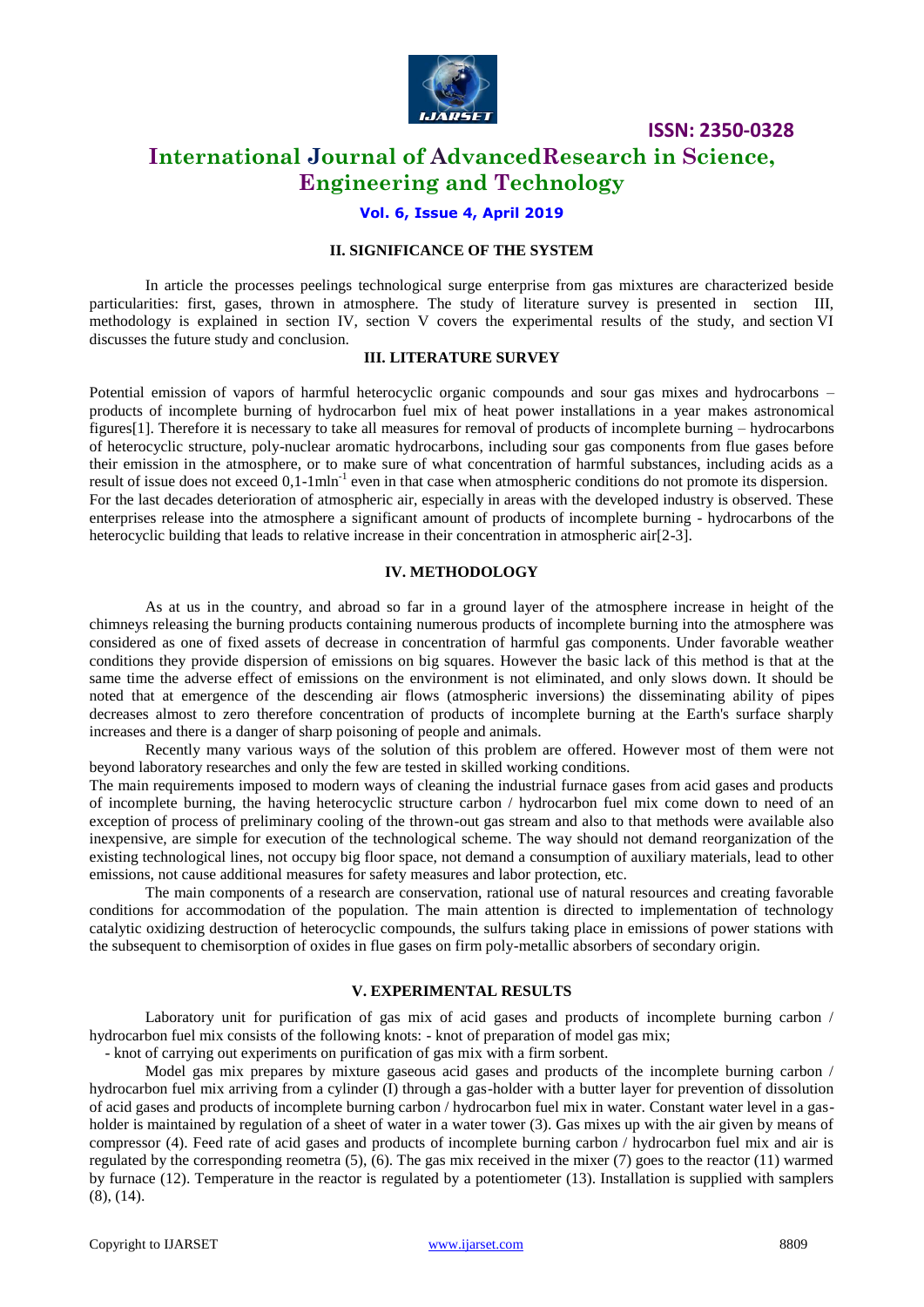

## **International Journal of AdvancedResearch in Science, Engineering and Technology**

**Vol. 6, Issue 4, April 2019**

When it is necessary to prepare model gas mix with water vapors, by means of the syringe (9) a certain amount of water in a system moves, and it heats up the furnace (10), then moves in mixer (7). Gas mix moves in the reactor from below. The reactor consists of cylindrical glass (from molybdenum or quartz glass depending on operating temperature) a vessel with the spherical punched partition in the lower part, it is supplied with a pocket for the thermocouple, has the lower and top side tubes for giving and removal of gas mix, the studied catalyst-hemo a sorbent in number of 20 g; and spherical inert nozzles load into the reactor through a side top tube. In the loaded state the sorbent occupies the catalyst-hemo between nozzle space in the reactor. The gas mix given under small excessive pressure, passing through the punched partition in the reactor, aspires up a way of the smallest closer to an external wall of the reactor. At the same time, putting pressure upon spherical nozzles from a wall, kind them from a wall in the radial direction. The space released after shift of a nozzle is occupied by a sorbent. Repeated repetition of such movement of a nozzle and sorbent imitates "the boiling layer". At the same time, as the level of a nozzle is much higher than sorbent level in boundaries nozzle space, ablation of adsorbent the leaving gas mix is insignificant. Besides, the top side opening on which the purified gas mix enters is filled with fiber glass.

Description of carrying out experiment. On the basis of literary data, taking into account availability and economic feasibility binary and polymetallic oxides of secondary origin with which experimental works on definition of extent of cleaning, adsorbent capacities on sorption of acid gases and other products of incomplete burning from process temperature and also from temperature of calcination of a sorbent were carried out were chosen as a sorbent. Preliminary experiments were made in vitro. The scheme of laboratory installation is submitted in the drawing.

**Figure-1**



Figure - Schematic diagram of laboratory unit for purification of gas mix of acid gases and products of incomplete burning carbon / hydrocarbon fuel mix:

1 – a cylinder with liquid dioxide of sulfur; 2 – gas-holder; 3 – water-pressure bottle; 4 – compressor; 5,6 - reometra; 7 – mixer; 8,14 - samplers; 9 – syringe; 10 – furnace; 11 – reactor; 12 – electric furnace; 13 – a potentiometer for measurement of temperature.

Loaded 20 g into the reactor the are fresh calcinated model binary and poly-metallic oxides of secondary origin. Gas mix was passed through a layer of a sorption and catalytic system at a constant volume speed of the 9000th Part-1 and temperature 100, 150, 200, 300, 400, 500, 600, 700, 800 °C.

On the basis of experimental data it is possible to determine absorbing ability of a sorption and catalytic system (capacity by sorption of oxides of sulfur) by measurement of amount of the absorbed substance in unit of mass or sorbent volume.

#### **VI. CONCLUSION AND FUTURE WORK**

As a result of studying of interaction of acid gases and products of incomplete burning carbon / to hydrocarbon fuel mix with a poly-metallic sorption and catalytic system it is established that some poly-metallic oxides of secondary origin can be recommended as a sorbent for one-time gas purification with the subsequent receiving salts of the